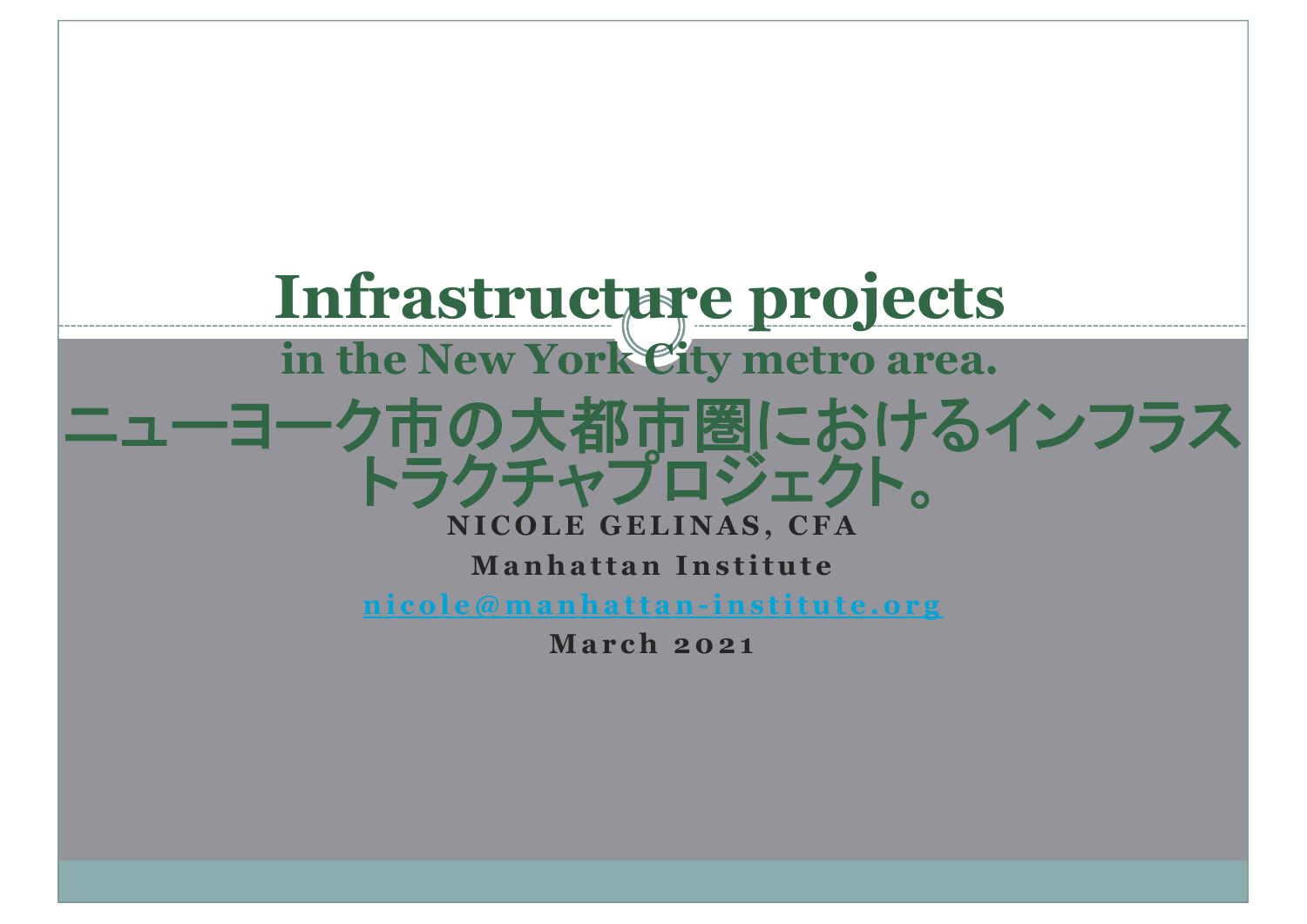#### **New York State and City have a variety of entities through which they can build infrastructure projects.**

#### City of New York

- Spends about \$10. 4 billion annually on infrastructure, the biggest share of which goes to education (school buildings)
- Has responsibility for local roads and free bridges (such as the Brooklyn Bridge), water and sewer pipes and plants, criminal justice buildings (jails), waste-transfer stations
- Has the power to raise debt through tax-exempt municipal bonds, the biggest single source of revenue for local infrastructure
- Has the power to levy property taxes to repay the bonds
- Bonds are not guaranteed by the federal government, but rather are backed by tax and fee revenues

#### Metropolitan Transportation Authority

- A non-profit corporation created by the New York State legislature in 1968
- Spends about \$6.5 billion annually on infrastructure, with a plan to spend \$11 billion annually
- Has responsibility for subways, buses, toll bridges and tunnels within New York City, and commuter-rail lines
- Has the power to raise debt through tax-exempt municipal bonds, and also receives federal and state grants for major projects
- Has no independent taxing power
- Bonds are not guaranteed by any government, but rather are backed by fare and toll revenues and tax subsidies approved by the New York State legislature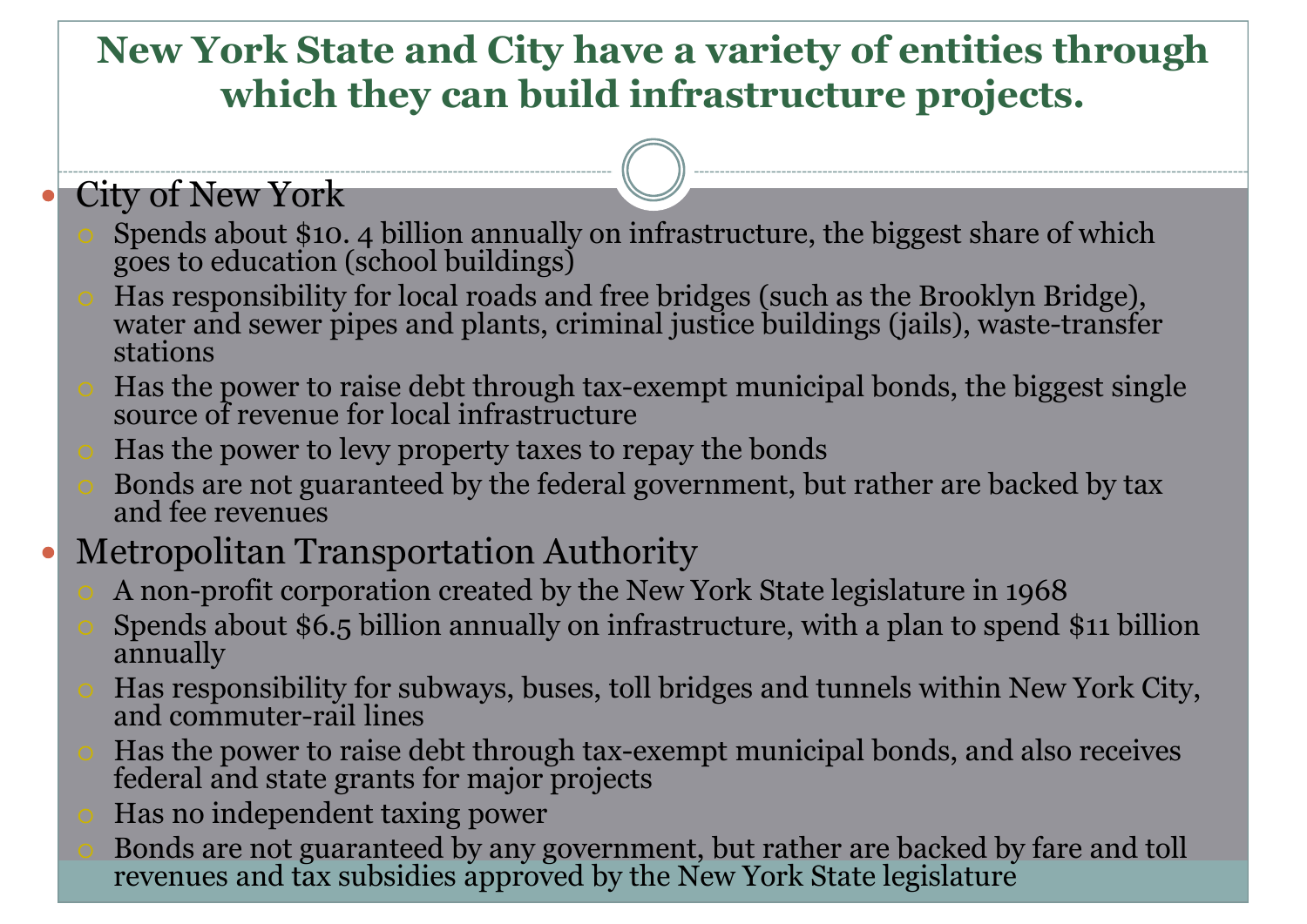#### **New York State and City have a variety of entities through which they can build infrastructure projects.**

- Port Authority of New York and New Jersey
	- A bi-state non-profit corporation created by U.S. Congressional treaty in 1921
	- Spends about \$3 billion annually on infrastructure
	- Responsible for airports, toll bridges and tunnels from NYC to New Jersey, ports, bus terminal, PATH subway system, World Trade Center
	- Has the power to raise debt through tax-exempt municipal bonds, does not generally receive state or federal grants
	- Has no taxing power, does not receive tax subsidies
	- Bonds are not guaranteed by any government, but rather by fare, toll, and fee revenues
- New York State Thruway Authority
	- A non-profit corporation created by the New York State legislature in 1951
	- Spends about \$600 million annually on infrastructure
	- Responsible for the New York State Thruway, including the Tappan Zee / Mario M. Cuomo Bridge as well as parts if I-87 and I-95
	- Has the power to raise debt through tax-exempt municipal bonds, only receives state and federal funding for large projects
	- Has no taxing power, does not receive tax subsidies
	- Bonds are not guaranteed by any level of government, but rather are backed by toll revenues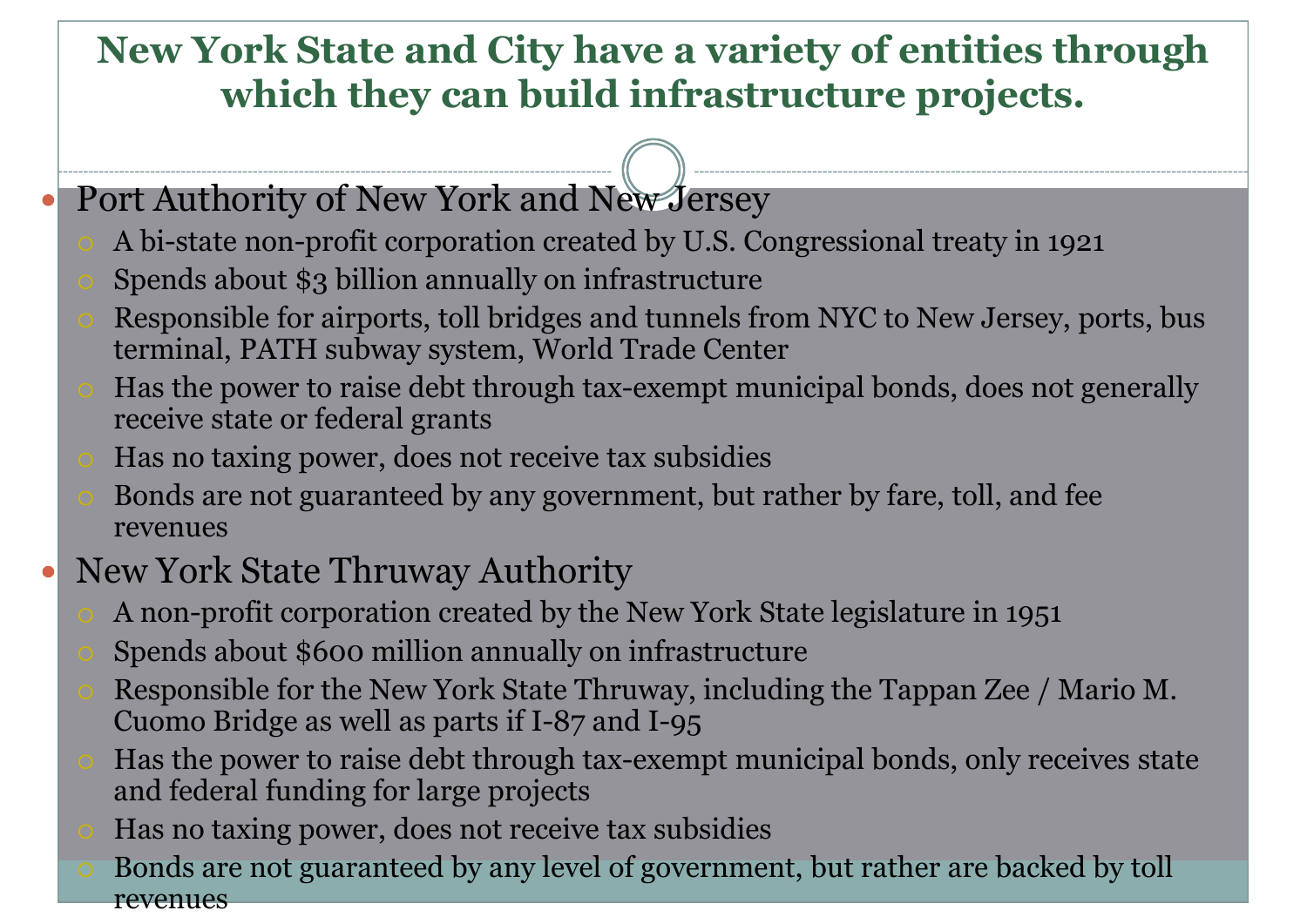#### **Through these entities, New York has a credible recent history of building large projects.**

- City of New York
	- Third Water Tunnel (\$6 billion, substantially completed in 2020)
	- Croton Water Filtration Plant (\$3.5 billion, completed in 2015)
- Metropolitan Transportation Authority
	- Second Avenue Subway, first three stops (\$4.5 billion, completed in 2016)
	- Long Island Rail Road East Side Access (\$11.2 billion, to be completed in 2022)
	- Long Island Rail Road (Third Track) Expansion (\$2.6 billion, to be completed in 2022)
	- Moynihan Train Hall (\$1.6 billion, completed in 2021)
	- Subway-signal modernization (L and #7 trains completed in 2012 and 2018 respectively, A/C/E/F lines ongoing)
- Port Authority of New York and New Jersey
	- LaGuardia Airport reconstruction (\$8 billion, substantially completed between 2020 and 2025)
	- Goethals Bridge (\$1.5 billion, completed in 2018)
	- Oculus Train Hub (\$4 billion, completed in 2016)
- New York State Thruway Authority
	- Tappan Zee Bridge replacement / Mario Cuomo bridge (\$4 billion, substantially completed in 2018)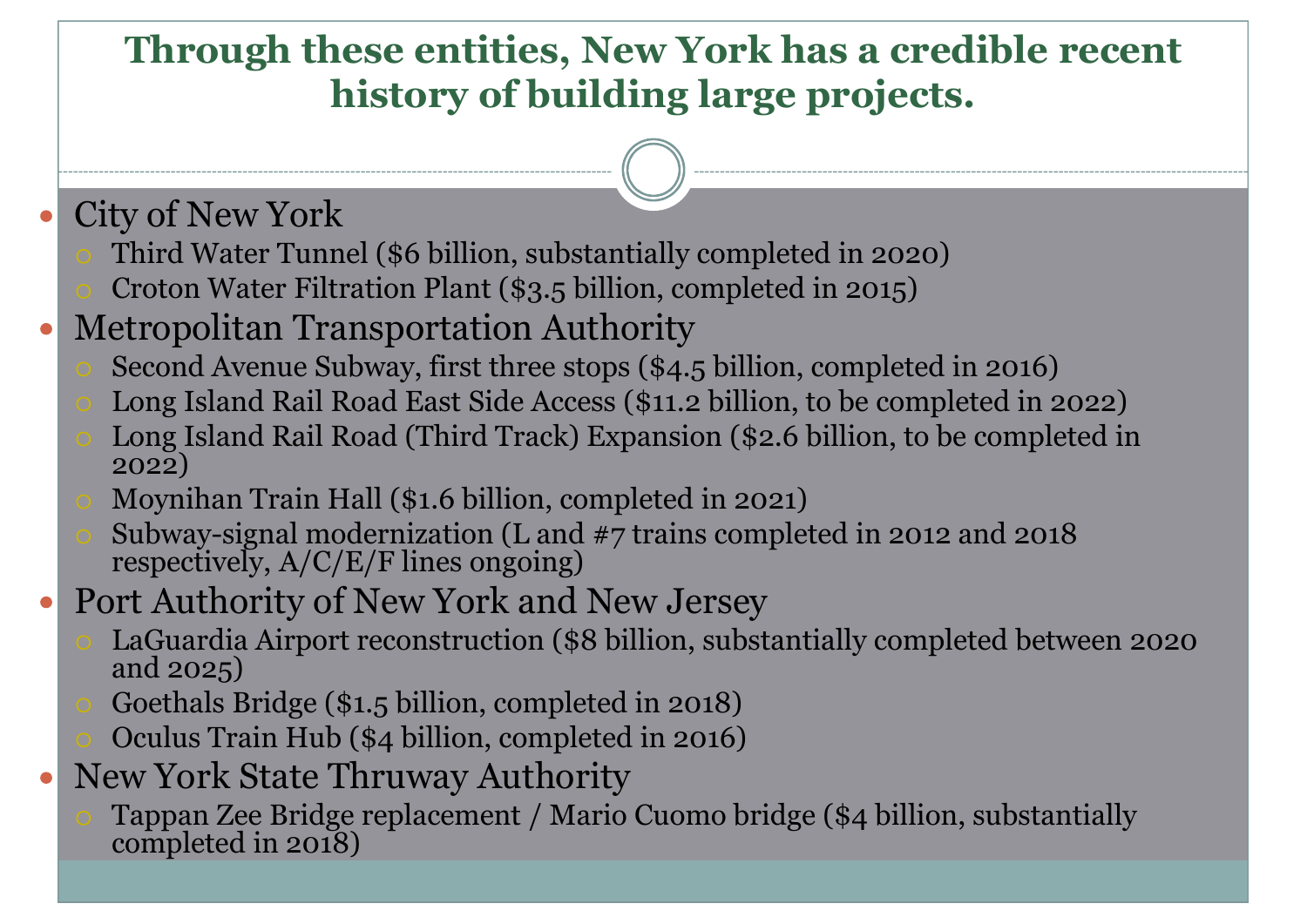**Entities have moved toward a design-build or designbuild-operate-maintain framework, and away from multiple separate contracts for each project.**

# Design-build

- Mario Cuomo Bridge
- Long Island Rail Road (Third Track) Expansion

## Design-build-operate-maintain

- LaGuardia Airport reconstruction
- Goethals Bridge
- Traditional contracting (separate contracts for design and construction, and then return to sponsor for operation and maintenance)
	- Second Avenue Subway, first three stops
	- East Side Access
	- **Oculus**
	- Third Water Tunnel
	- Croton Water Filtration plant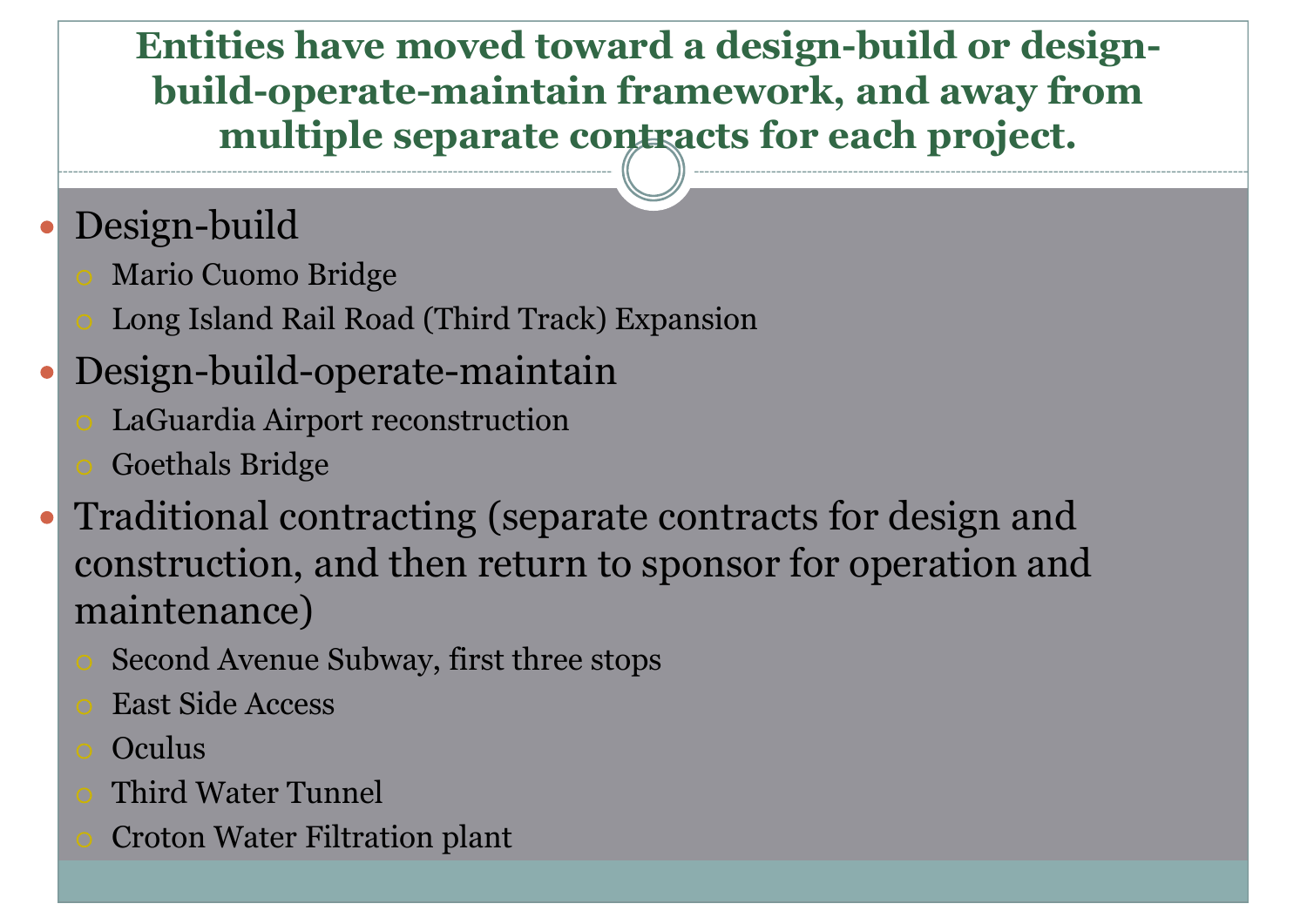#### **Projects have attracted a variety of bidders, constrained by the need to guarantee large projects with capital.**

- JFK reconstruction (forthcoming construction, \$13 billion)
	- The Carlyle Group, JLC Infrastructure and the Union Labor Life Insurance Company; JFKIAT (Royal Schiphol); Aecom, Holt Construction; American Triple I Partners, RXR Realty, Vantage Airport Group

#### Mario Cuomo Bridge

Fluor, American Bridge, Granite; Traylor Bros., HDR, Buckland & Taylor, URS, GZA

## Long Island Rail Road (Third Track) Expansion

- Dragados USA, John P. Picone, CCA Civil, Halmar
- LaGuardia Airport reconstruction  $\bullet$ 
	- Skanska, Walsh, HOK, WSP, Vantage

## Goethals Bridge

- Macquarie, Kiewit
- Second Avenue Subway, first three stops
	- Aecom, WSP, Skanska, J.F. Shea Construction, Schiavone Construction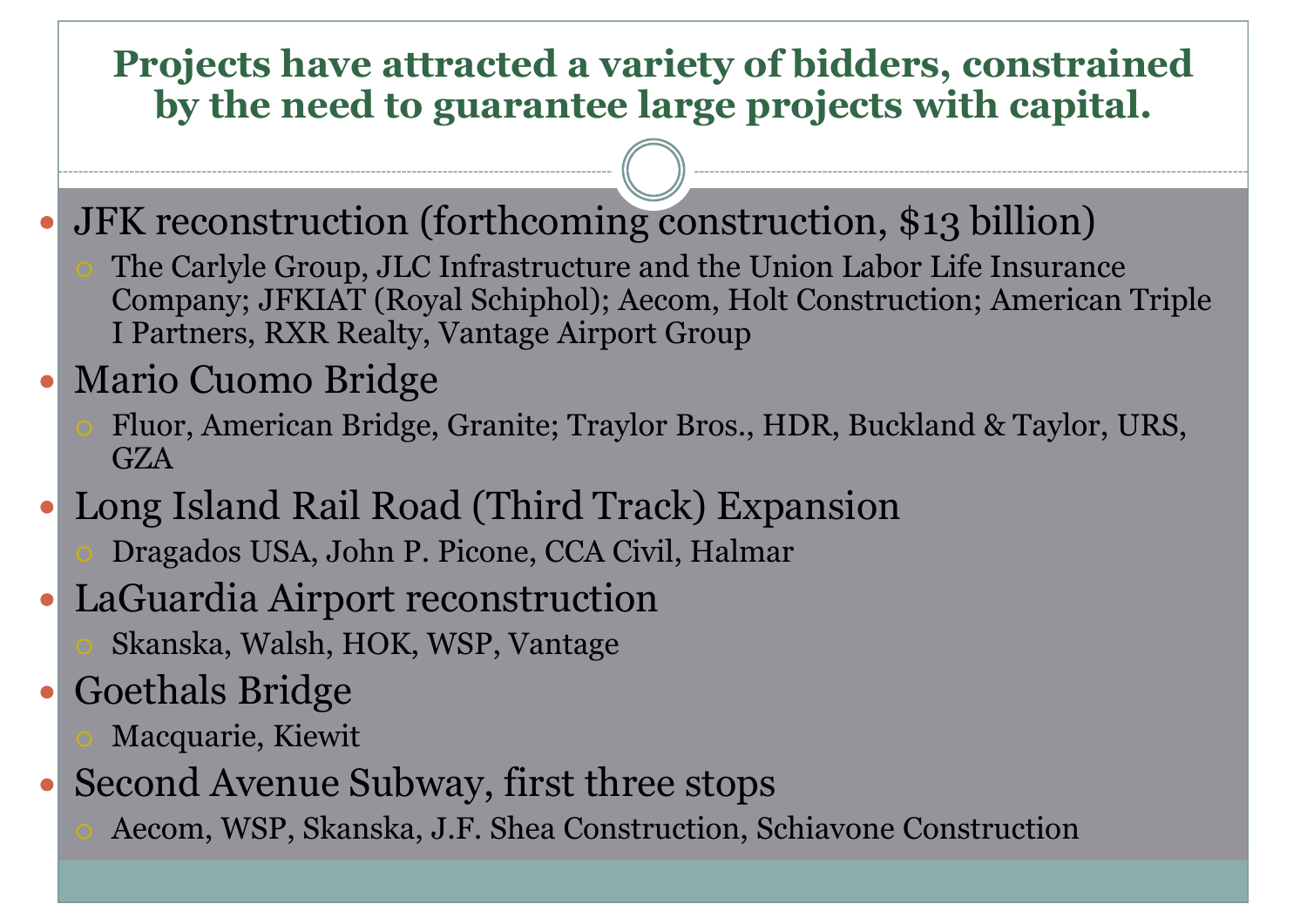#### **Future project success will depend on several factors.**

## Political risk

Governor Andrew M. Cuomo has been an infrastructure champion

# Fiscal risks

- Three separate federal COVID relief packages mean that New York City and the MTA do not face significant budget deficits over the next two years, allowing them to maintain their current construction schedule
- However, future funding for new mega-projects (Port Authority, MTA) will depend on a federal infrastructure law

## Execution risk

- Shallow bidding pool for large projects
- Dearth of qualified subcontractors and workers relative to potential large federal infrastructure funds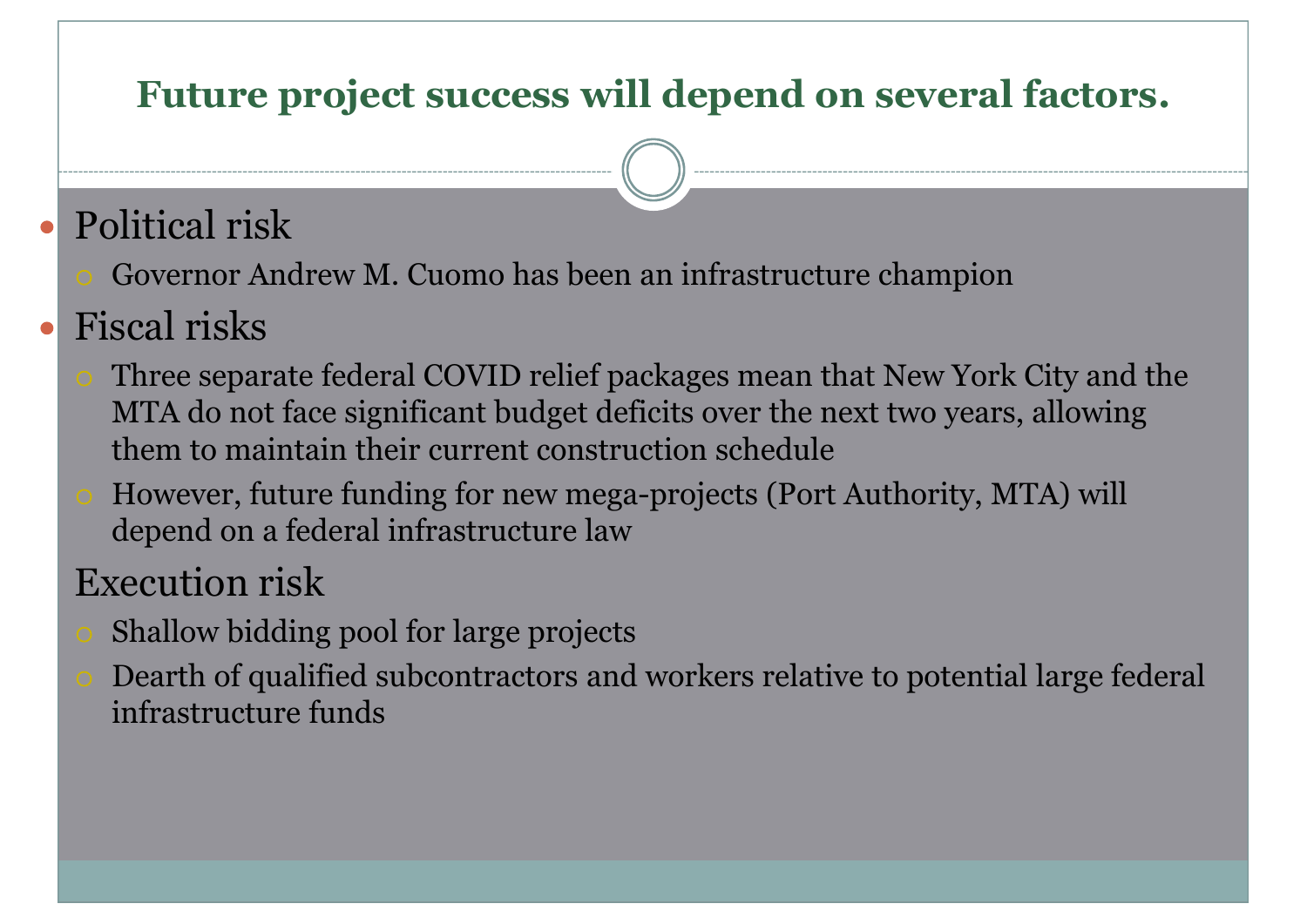#### **Domestic sourcing is important to federal and New York State leaders.** *(Source: MTA.)*

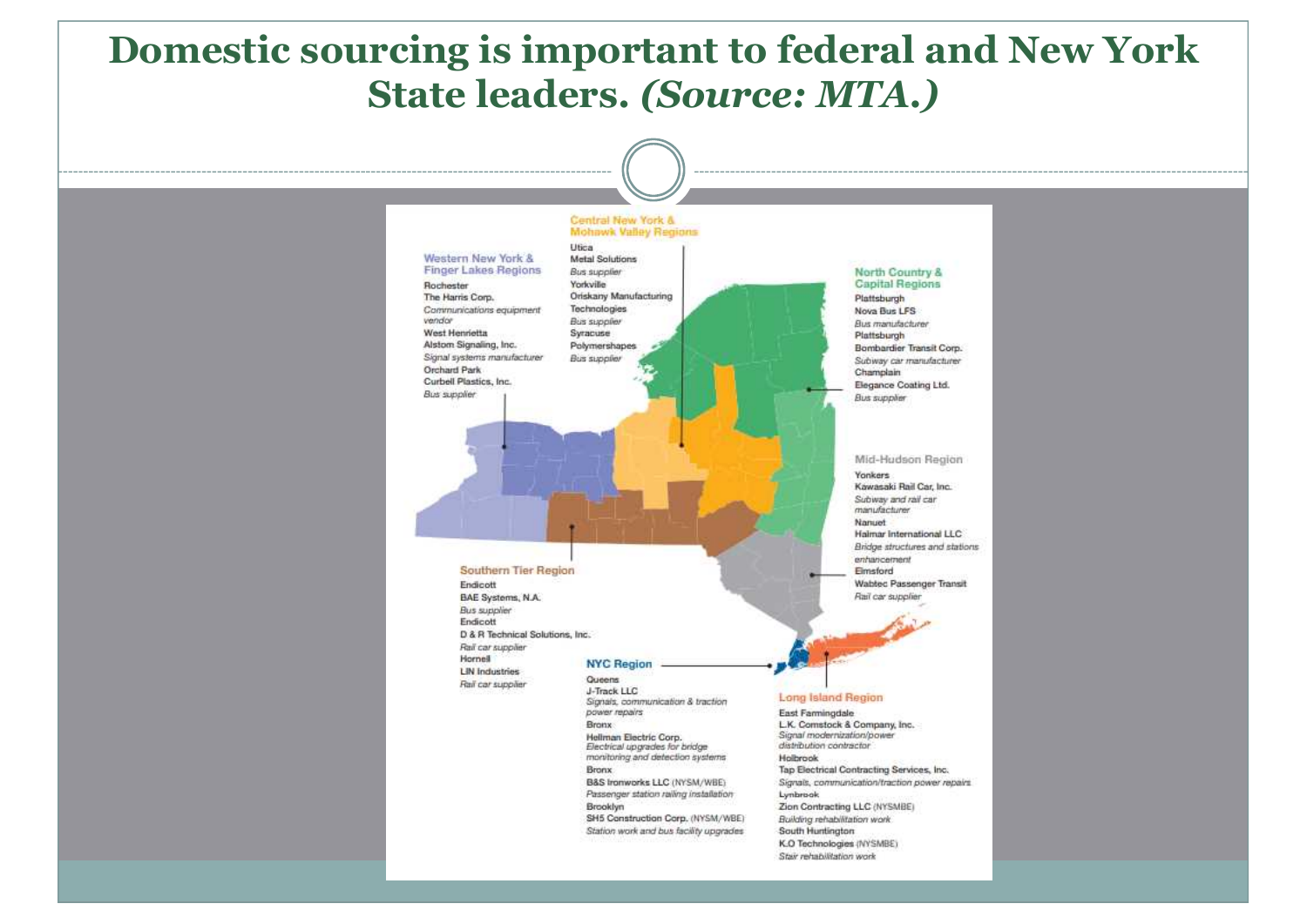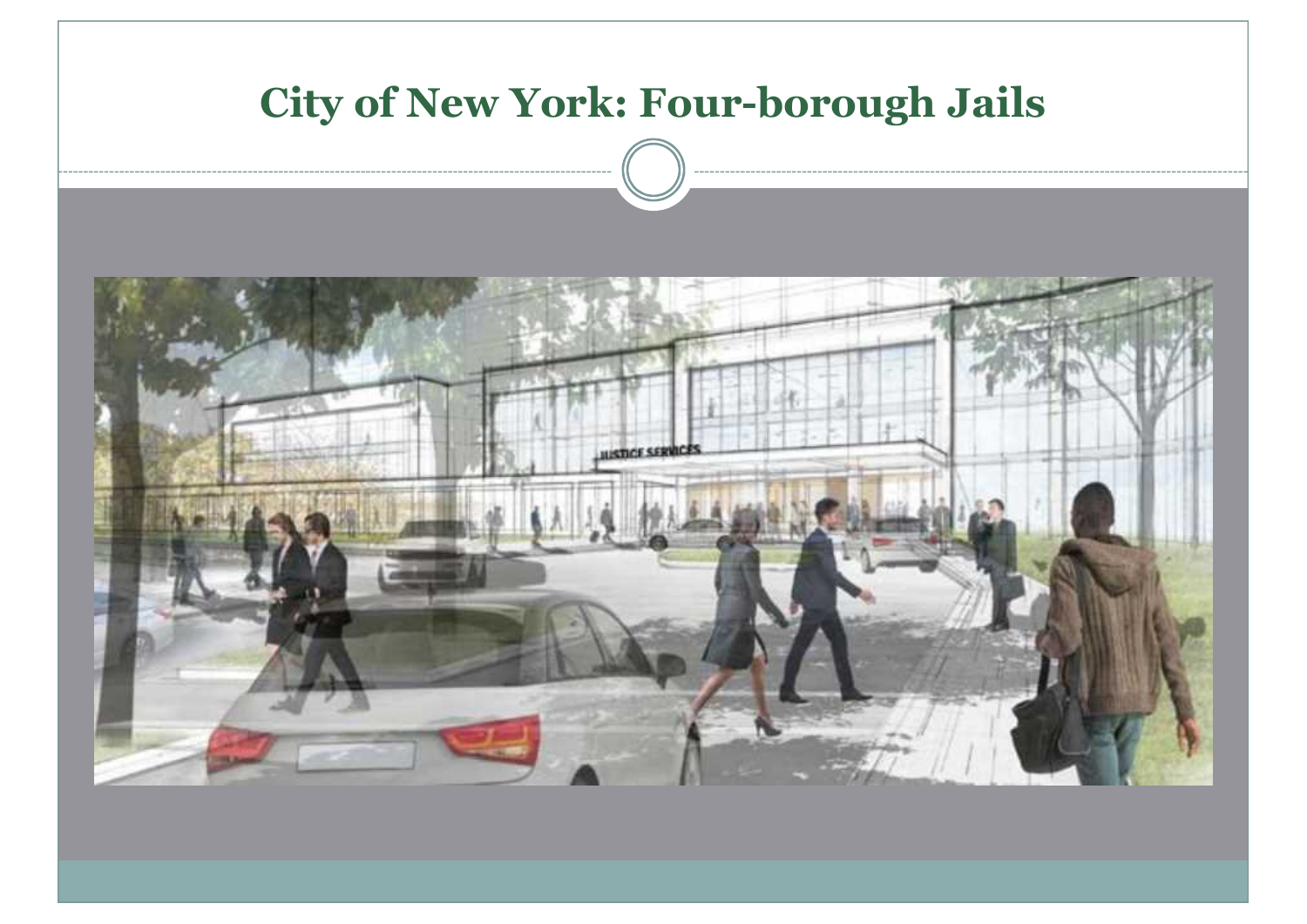## **City of New York: Four-borough Jails**

#### Scope  $\bullet$

- \$8.9 billion project to build four high-rise jails in lower Manhattan; Forest Hills, Queens; Mott Haven, the Bronx, and downtown Brooklyn, thereby closing jails on Rikers Island
- Structure  $\bullet$ 
	- Design-build
- Potential Bidders  $\bullet$ 
	- Three bidders prequalified last year: Gilbane Building, Leon DeMatteis Construction, and Plaza Construction were pre-qualified for the Manhattan jail
	- Yet the city cancelled this RFQ and started over again this year, indicating unhappiness with the bids
	- New bids for Manhattan demolition were due last week; a reissued bid for Manhattan construction will occur later this year
- Timeline
	- Requests for qualifications to build the Bronx and Queens jails are due May 3, 2021
	- Full project all four jails is supposed to be complete 2029
- Risks  $\bullet$ 
	- Does not depend directly on federal stimulus, but the next mayor may not champion the project
	- Shallow pool of bidders, deterred by operational, legal and political uncertainty
- More information  $\bullet$ 
	- https://www1.nyc.gov/site/ddc/about/press-releases/2021/press-releases.page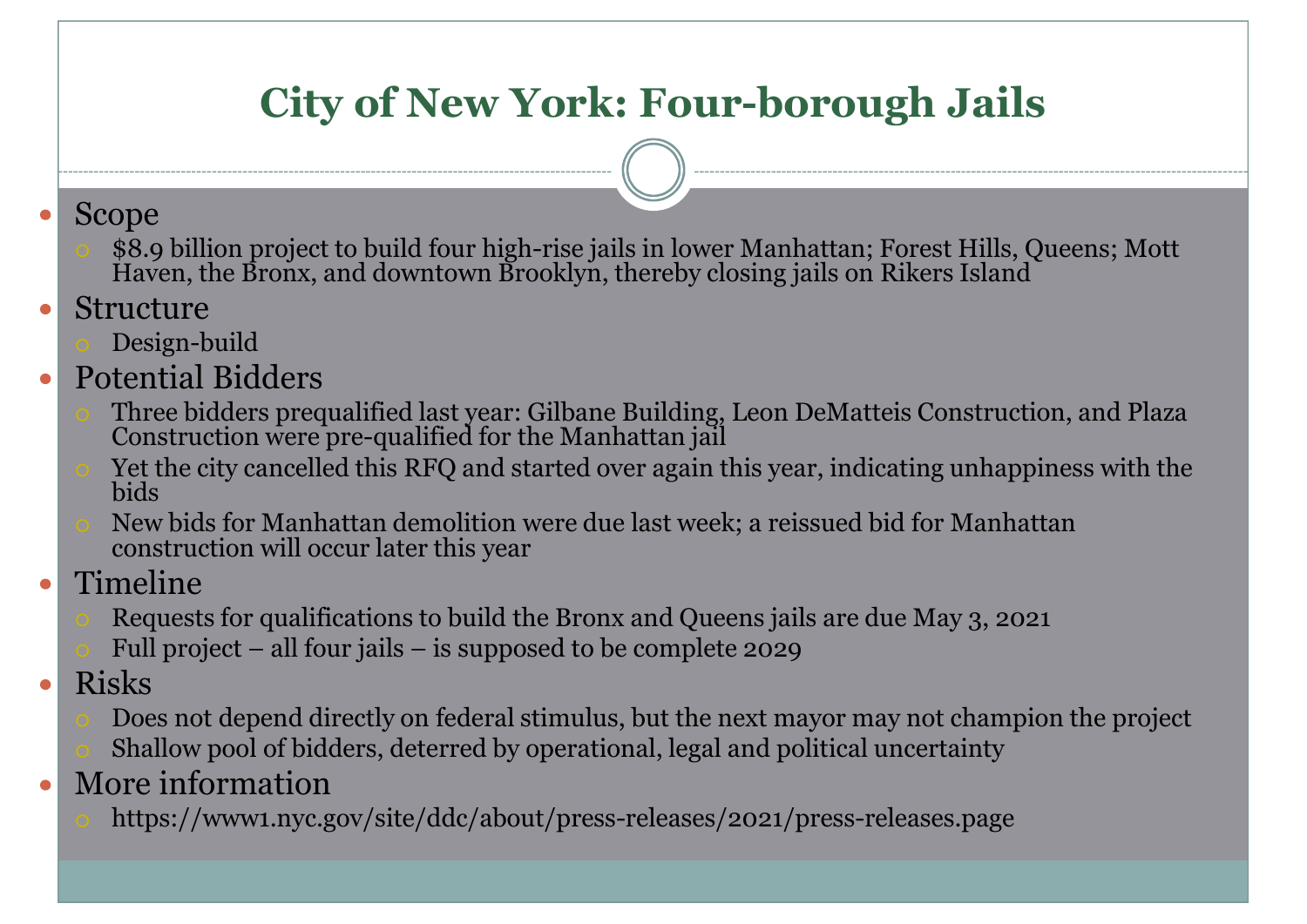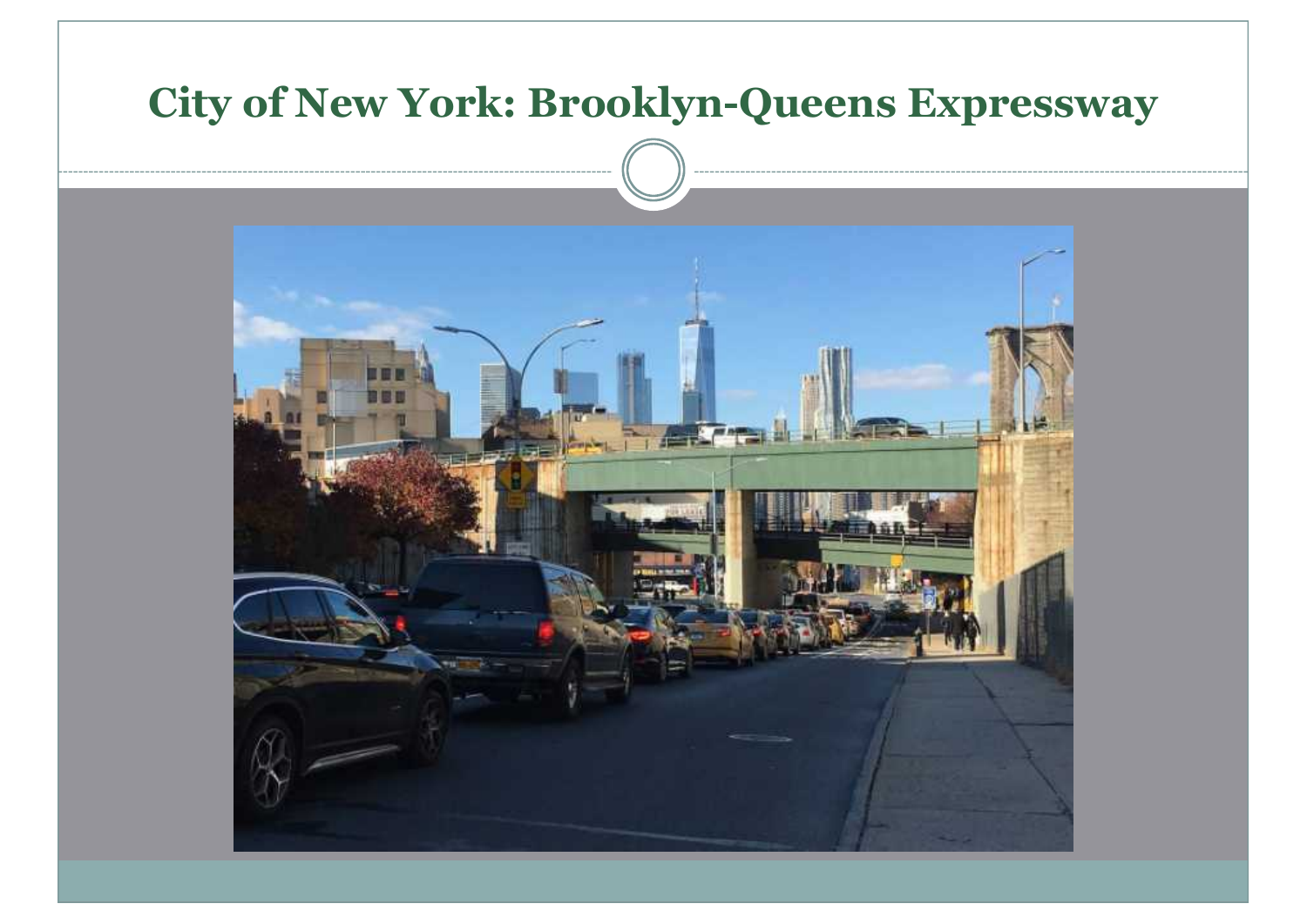## **City of New York: Brooklyn-Queens Expressway**

#### Scope

- \$3.6 \$11 billion project to rebuild 1.5-mile stretch of six-lane, 70-year-old highway through downtown Brooklyn
- A technically complex project involving demolition and reconstruction of a "cantilever (triple-deck bridge over land) while rerouting traffic
- Project may involve a smaller road (four lanes)
- Structure
	- Likely design-build
- Timeline  $\bullet$ 
	- Likely after the mayoral election, post-2022
	- Still must undergo lengthy environmental reviews
- Risks
	- Delay due to community lack of agreement on what to build
	- Likely dependent on federal stimulus for a portion (20-30 percent) of funding
- More information
	- https://www.bqe-i278.com/en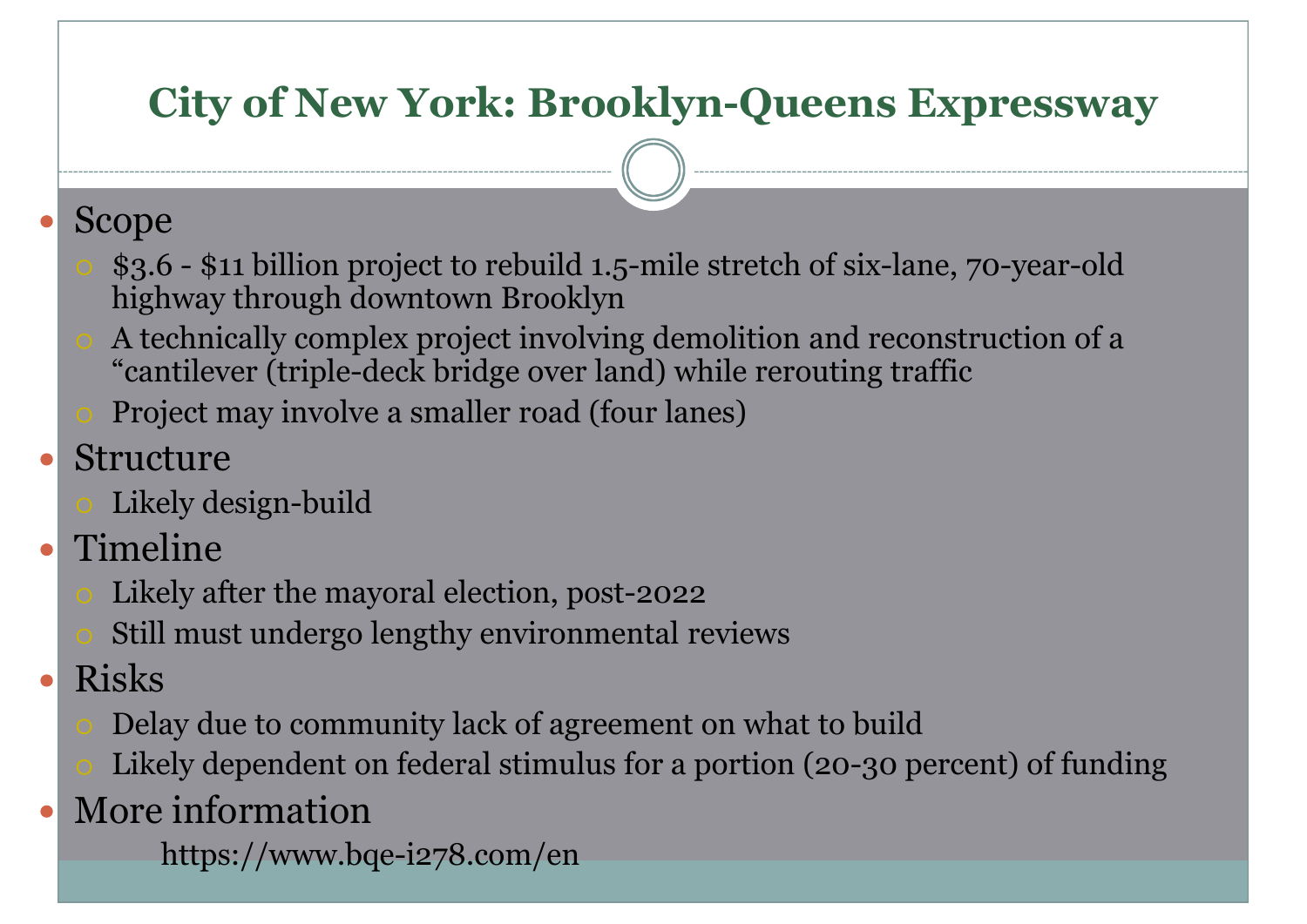#### **MTA: Second Avenue Subway, phase 2**

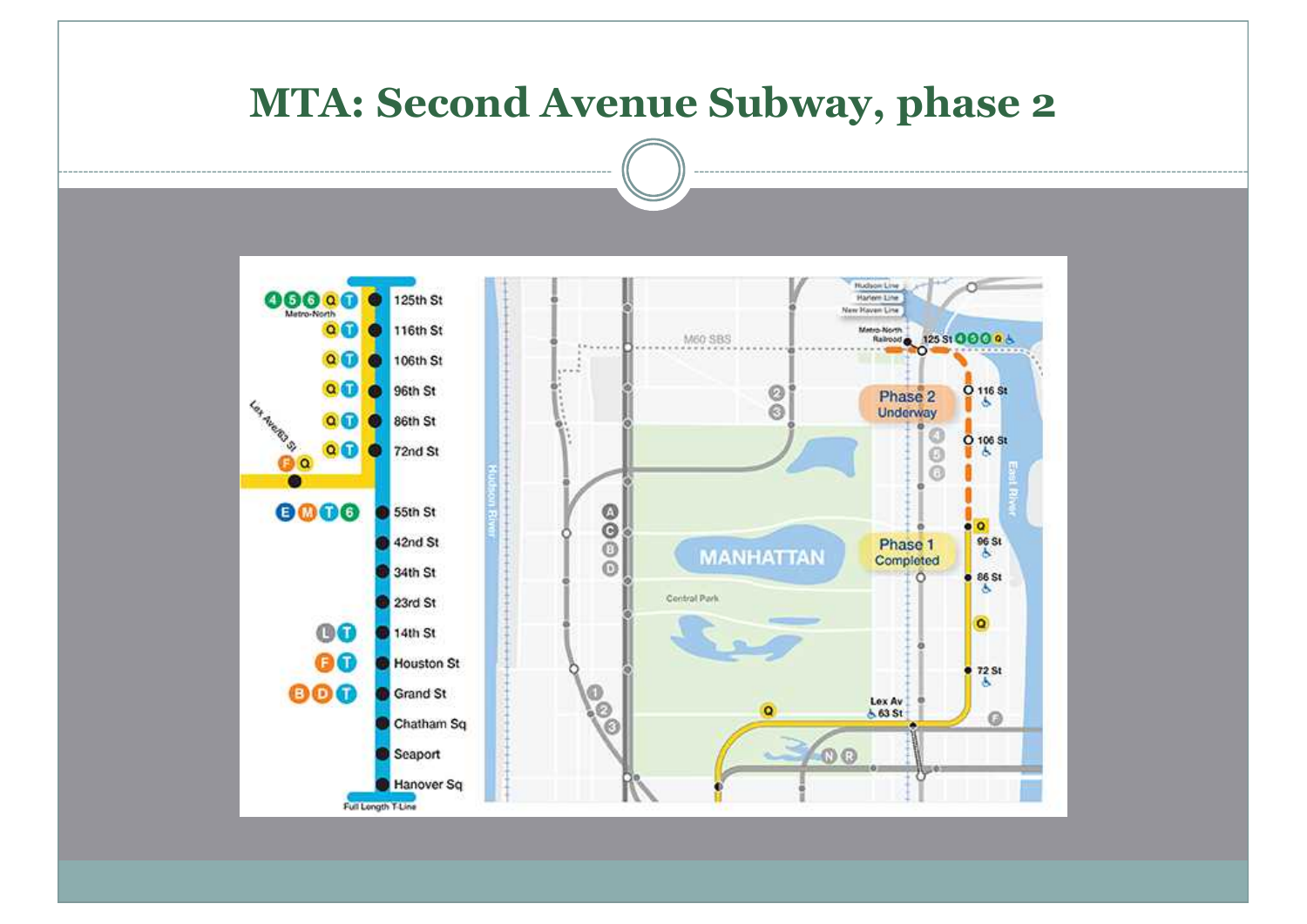## **MTA: Second Avenue Subway, phase 2**

#### Scope

\$6.9 billion to build three new stops (from 106<sup>th</sup> to 125<sup>th</sup> Street) of new East Side subway

## Structure

- Likely design-build
- Timeline
	- Environmental review underway
- Risks
	- Depends on new federal infrastructure funds for 30-40 percent of the cost
	- Failure to rebuild ridership from COVID
	- Change in gubernatorial administration
- More information
	- http://web.mta.info/capital/phase2\_about\_sas.html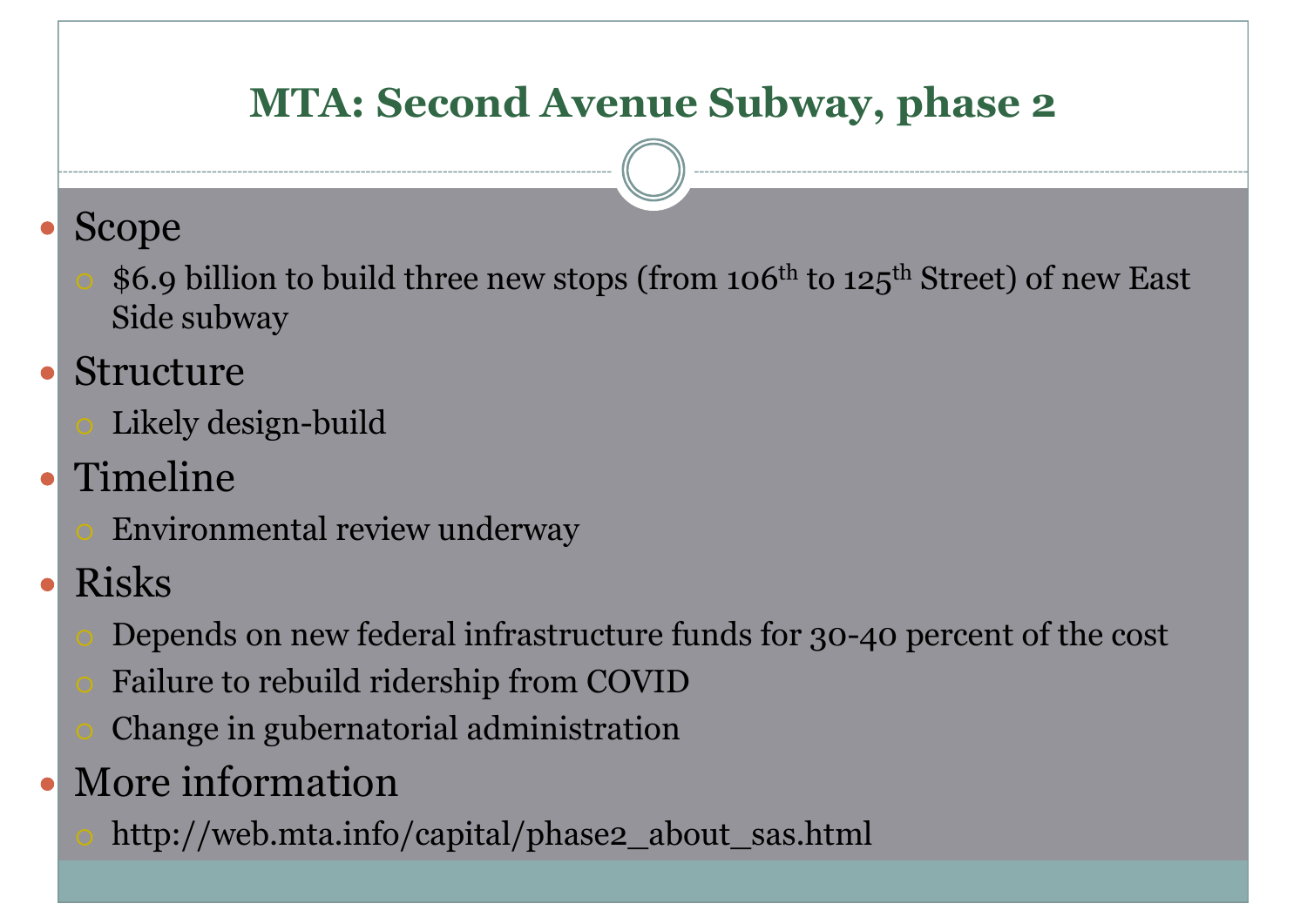## **MTA: Subway-signal modernization packages**

#### Scope

- \$7.1 billion to continue modernization of subway signals, including the Lexington Avenue Line (4, 5, 6)
- Structure
	- Design-build (limited)
- Potential Bidders
	- Siemens, Alstom, Thales, LK Comstock
- Timeline
	- Ongoing
- Risks  $\bullet$ 
	- Failure to pass federal infrastructure stimulus
- More information
	- https://new.mta.info/doing-business-with-us/procurement/construction-anddevelopment

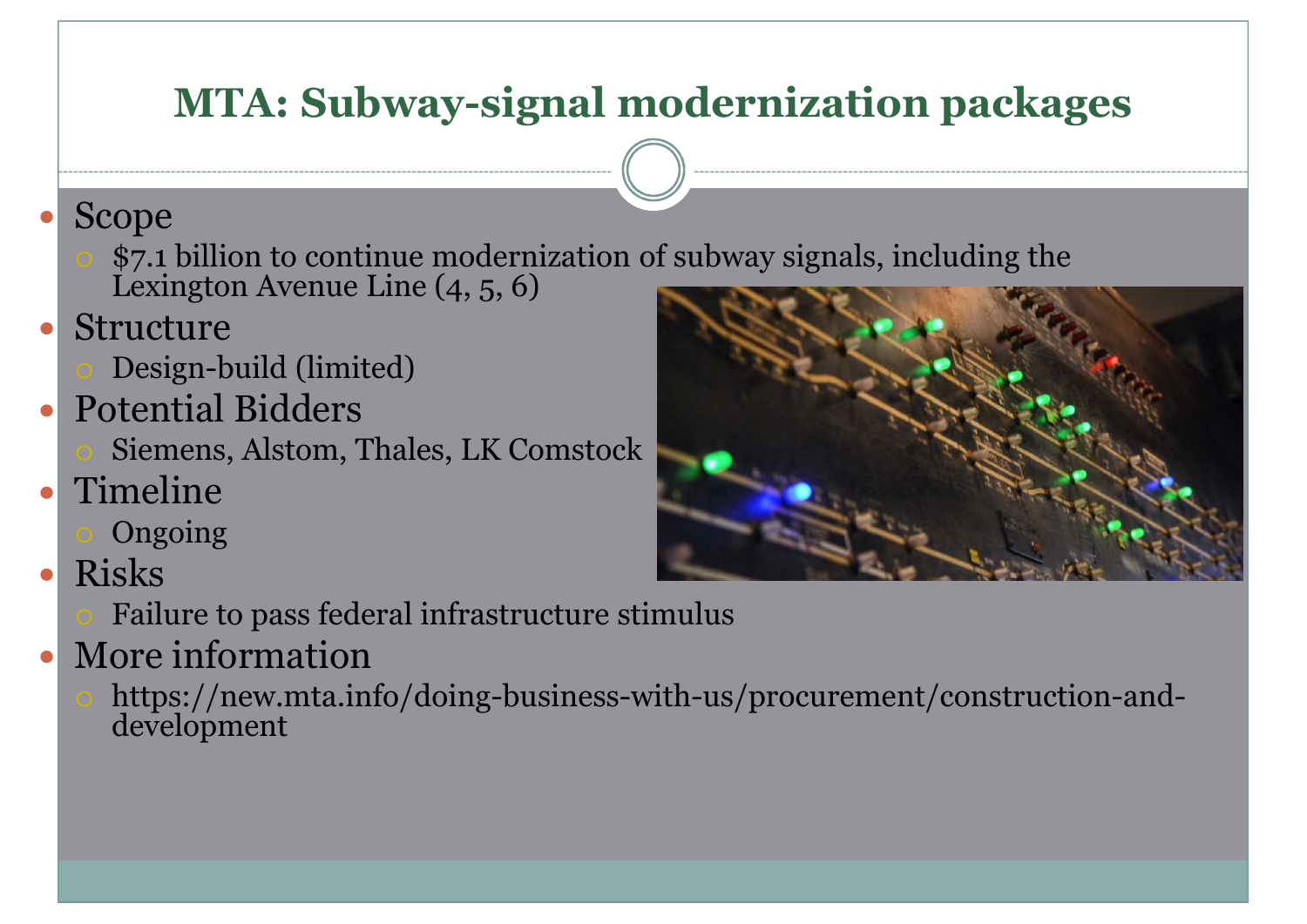## **MTA: Subway-station elevator packages**

## Scope

\$9.2 billion for new elevators at 70 stations, replace 65 escalators, station renewal to make stations accessible to the handicapped

## Structure

Design-build

# Timeline

- Ongoing, bids for 14<sup>th</sup> Street due April 8, 2021
- Risks
	- Failure to pass federal infrastructure stimulus

# More information

https://new.mta.info/doing-business-with-us/procurement/constructionand-development

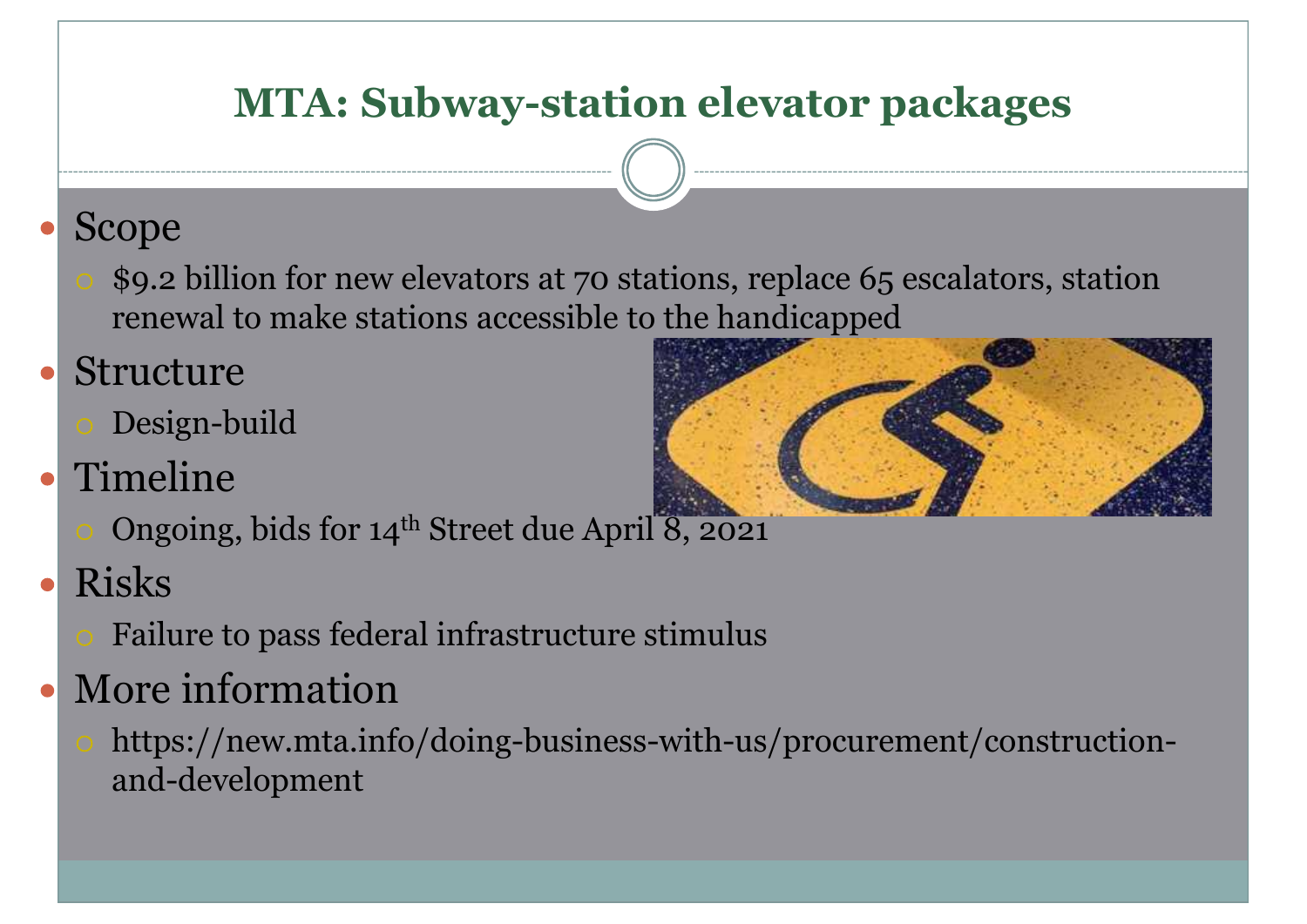## **MTA: Metro-North Penn Station Access**

#### Scope

- \$1.6 billion project to build four new Metro-North stations through the Bronx
- Structure
	- Design-build, similar to LIRR Third Track
	- Pre-qualified firm teams are Halmar, Arup; Skanska, Aecom; Tutor Perini, Parsons
- Timeline
	- Budgeted for contract awarding before 2024
- Risks
	- Failure to pass federal infrastructure stimulus
- More information
	- https://pennstationaccess.info/newsroom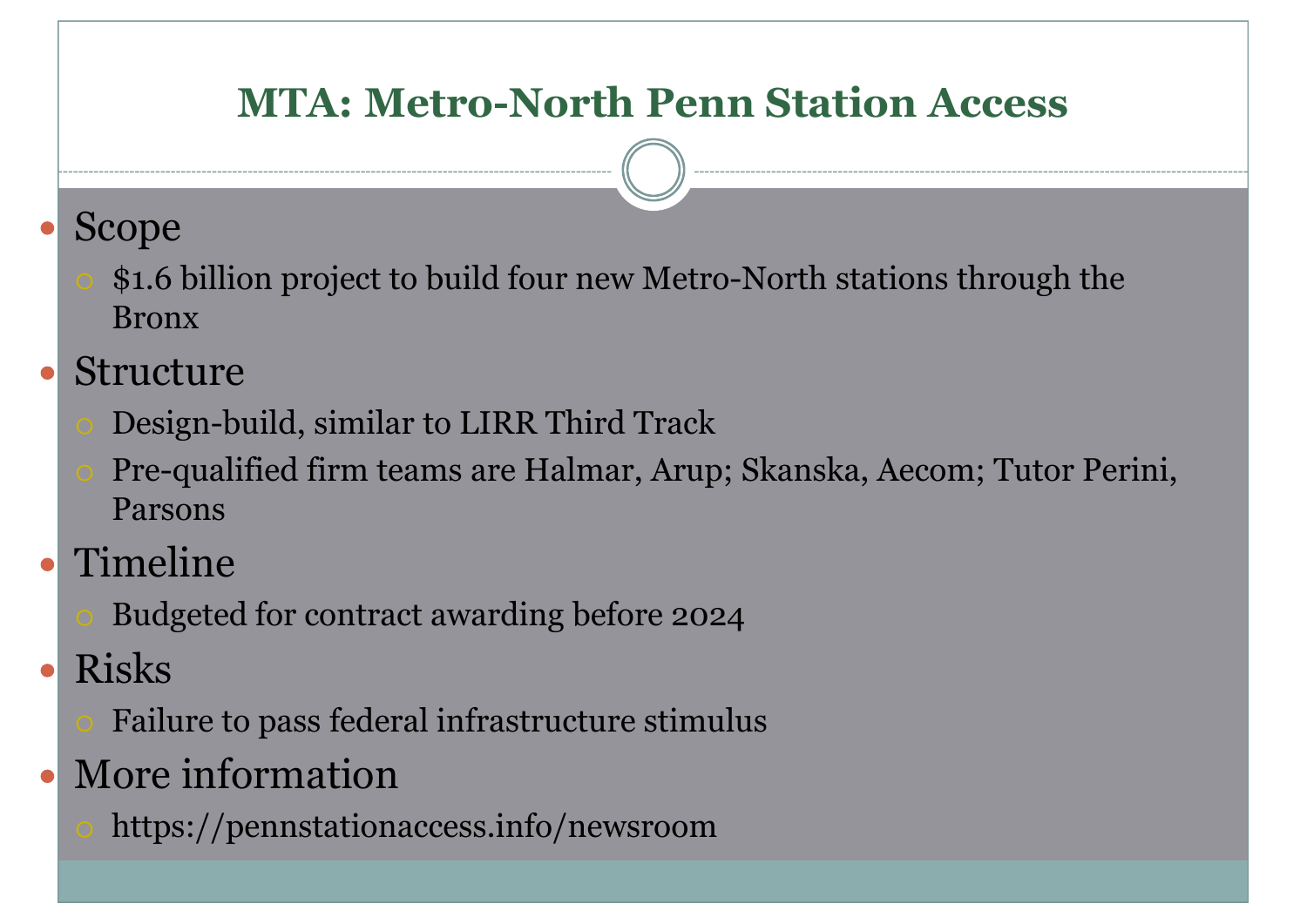## **MTA: East Side Access station management**

#### Scope

- \$100 million-plus contract to operate and maintain the new East Side Access station
- Structure
	- Operate / maintain (construction will be complete by November 2022)
- Timeline
	- Bids due March 25, 2021
- Risks
	- Labor risk
	- Risk that this is an untested contracting method for the MTA

# More information

https://new.mta.info/doing-business-with-us/procurement/construction-anddevelopment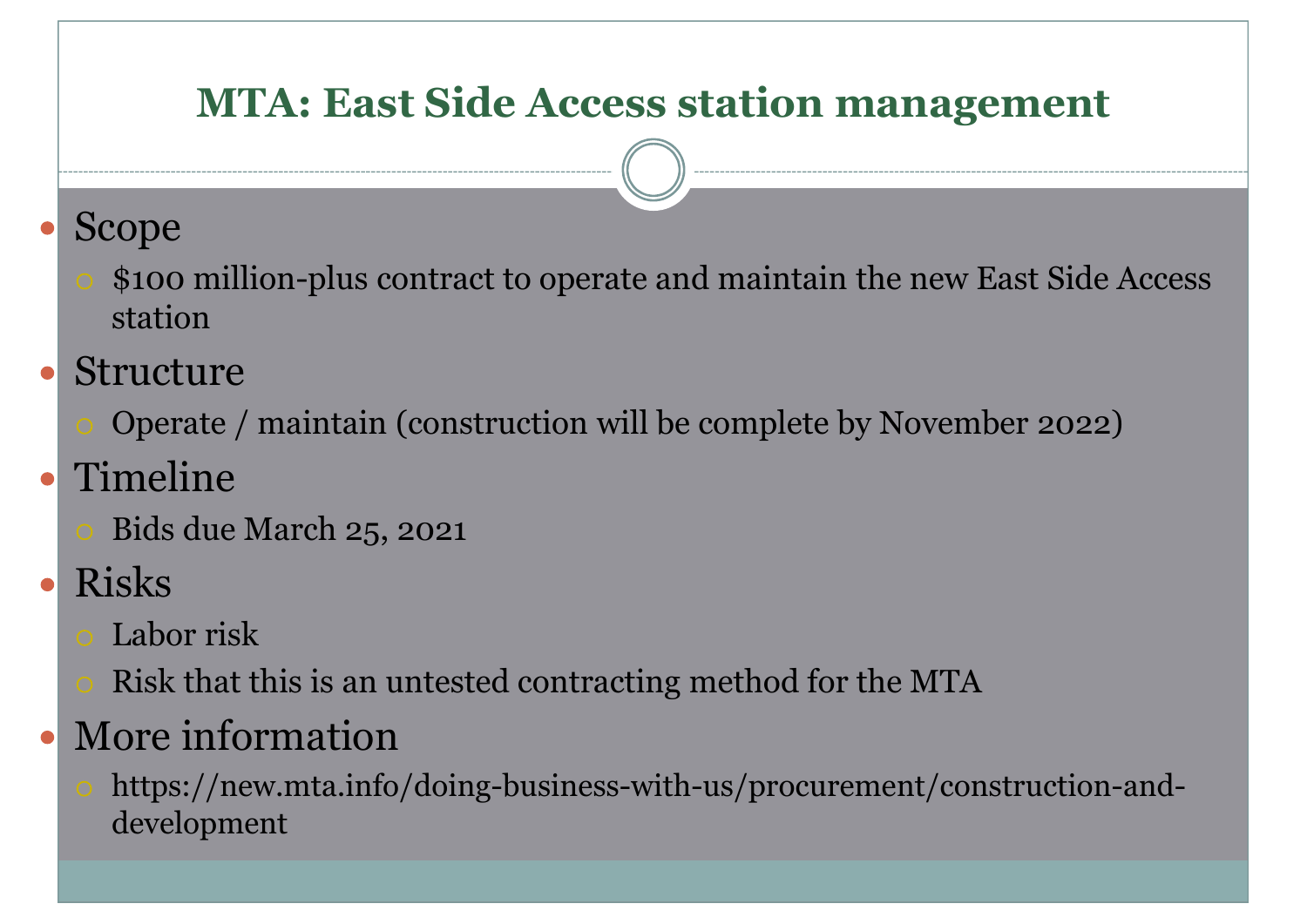## **Port Authority: LaGuardia AirTrain**

## Scope

- \$2.1 billion project to build a train connection from the Long Island Rail Road / subway to LaGuardia Airport
- Structure
	- Design-build or design-build-operate-maintain (similar to JFK AirTrain)

# Timeline

- Undergoing environmental-review process
- Risks
	- A project championed by Governor Cuomo
	- Failure to achieve a federal stimulus
	- Failure to rebuild airline passenger traffic post-COVID
- More information
	- https://www.panynj.gov/port-authority/en/about/capital-plan.html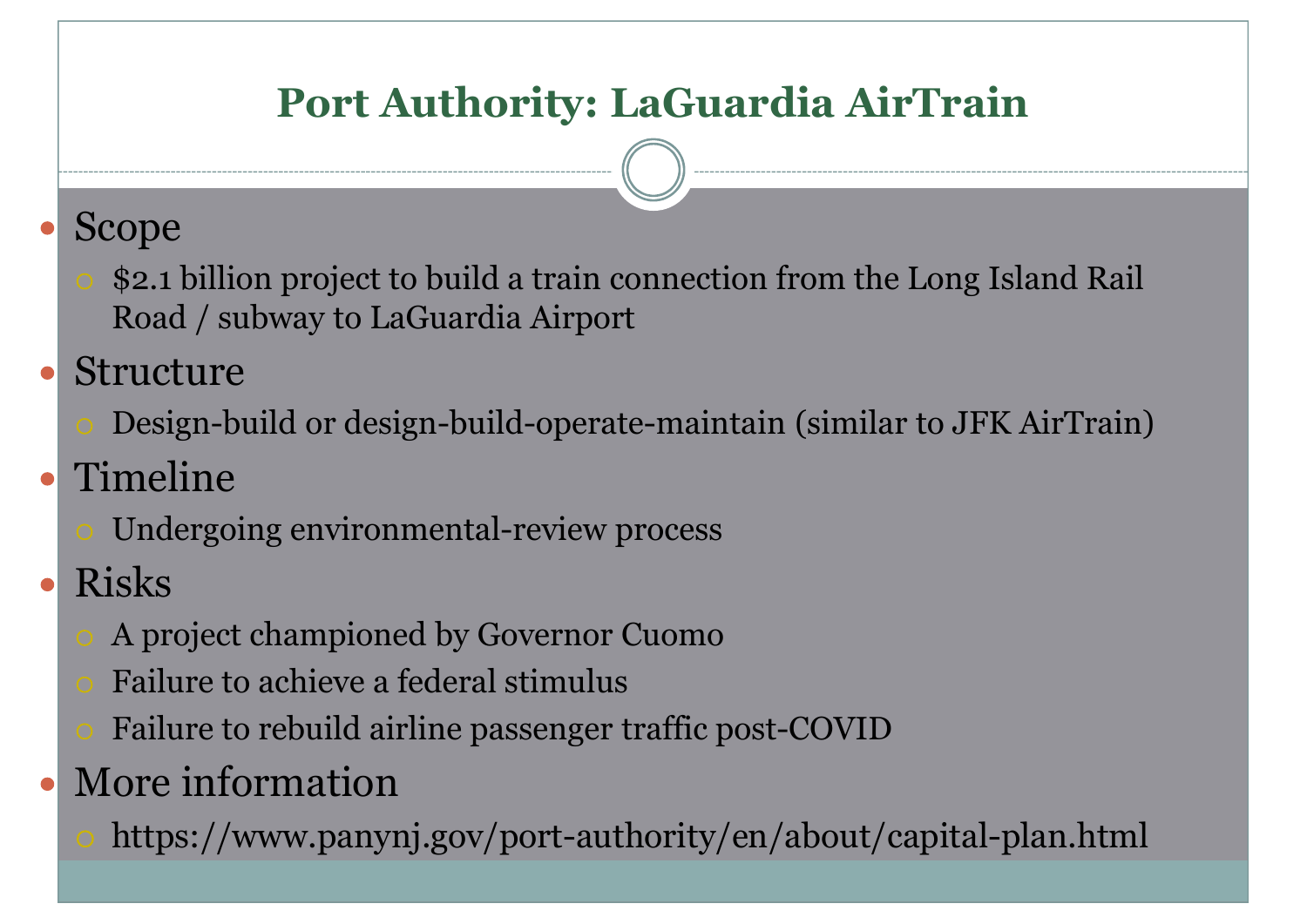## **Port Authority: Newark AirTrain**

## Scope

- \$2.1 billion project to replace the existing AirTrain at Newark Airport, which connects to New Jersey Transit
- Structure
	- Likely design-build or design-build-operate-maintain
- Timeline
	- In the planning stage
- Risks
	- Failure to achieve federal stimulus
	- Failure to rebuild airline traffic post-COVID
- More information
	- https://www.ewrredevelopment.com/about-airtrain-ewr/

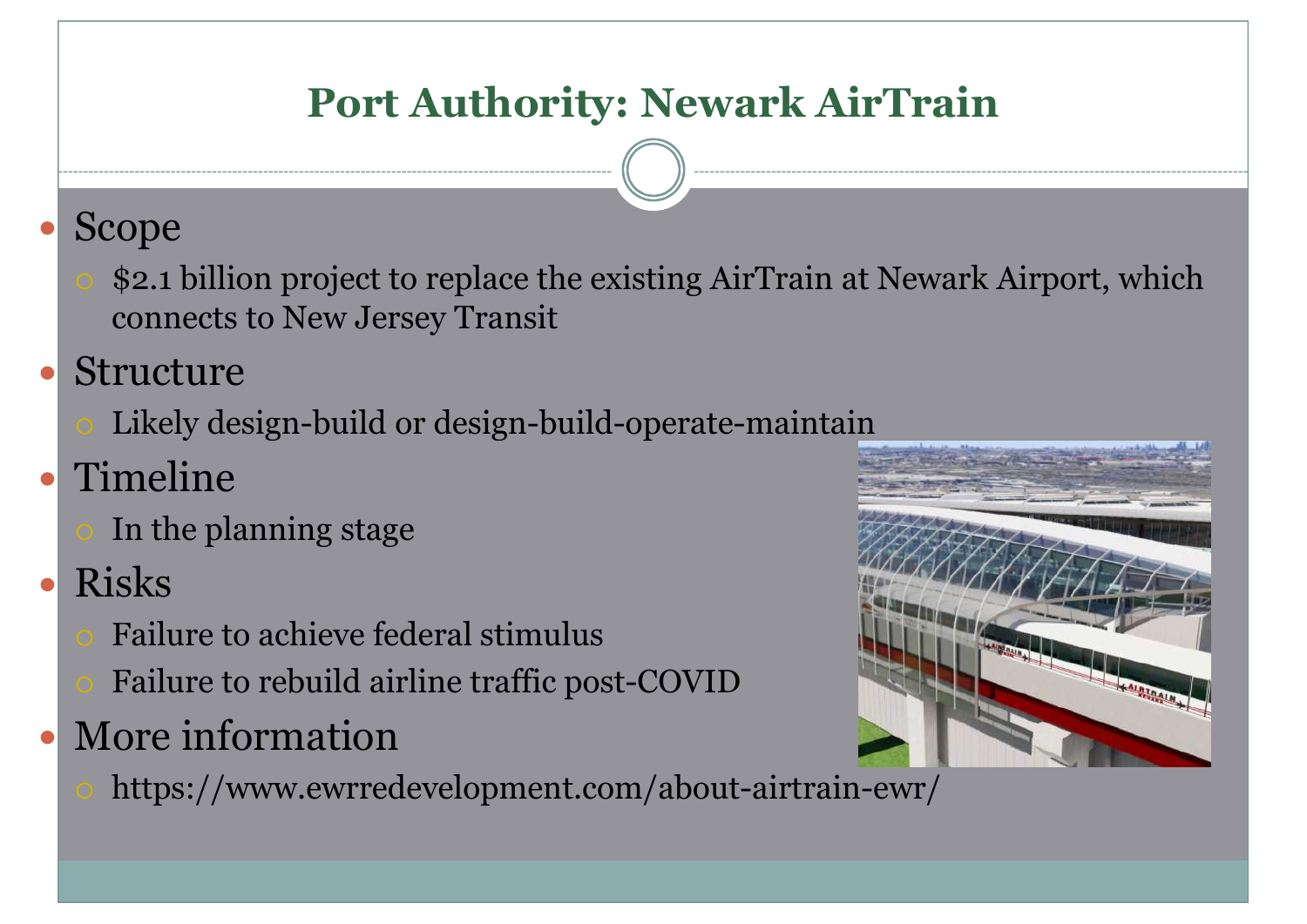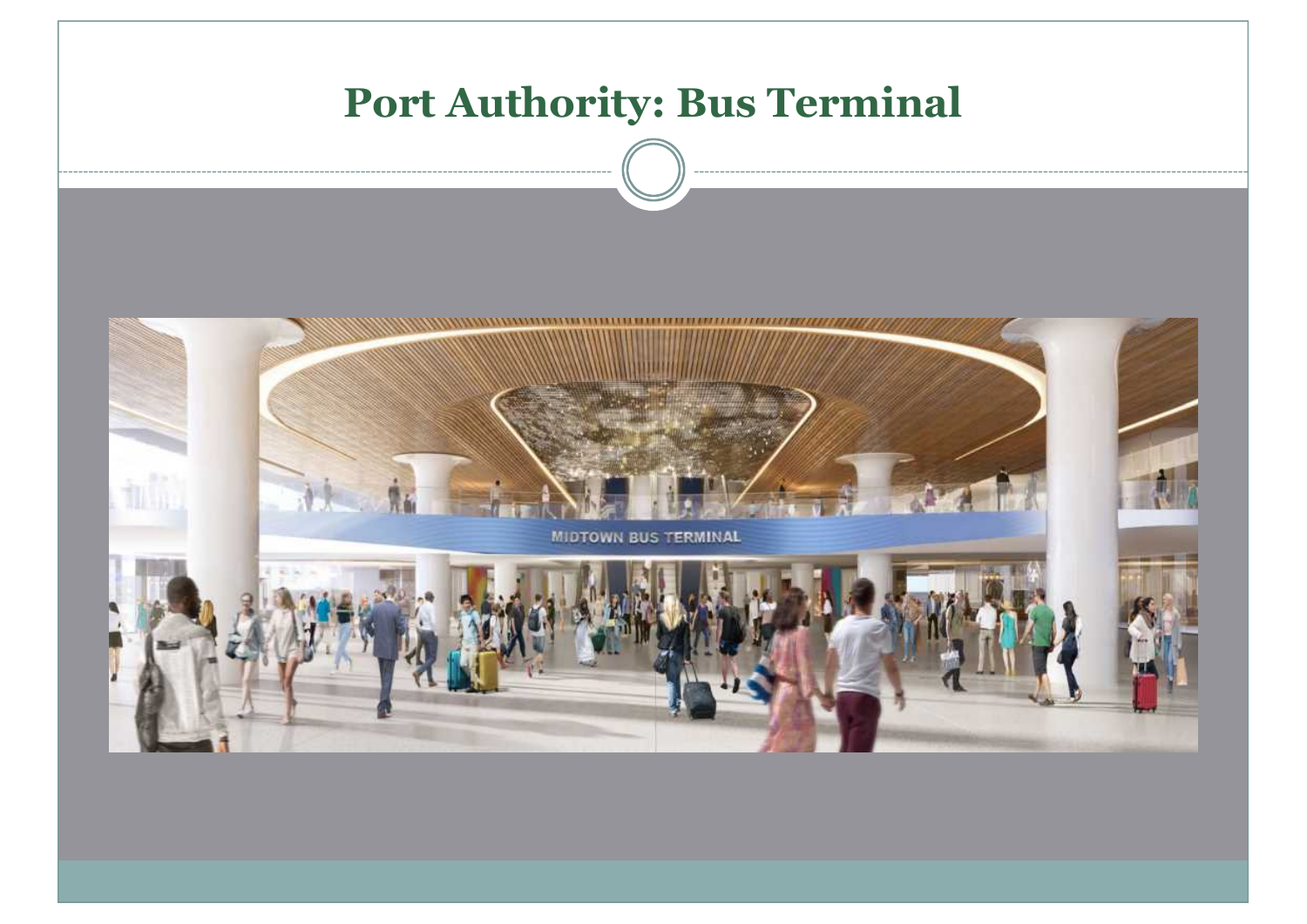## **Port Authority: Bus Terminal**

#### Scope

Likely \$10 billion-plus project to build a new, larger bus terminal in Midtown Manhattan (with 40 percent more capacity) and demolish the existing terminal

#### Structure

Likely design-build or design-build-operate maintain

#### Timeline

Port Authority goal is completion by 2031

#### Risks

Significant risks, including New York City approval of tax diversion from four planned high-rise towers to fund part of the project; prospects of federal stimulus; risk that commuting bus traffic does not return post-COVID

## More information

https://www.panynj.gov/port-authority/en/press-room/press-releasearchives/2021-press-releases/port-authority-unveils-new-plan-for-busterminal-replacement.html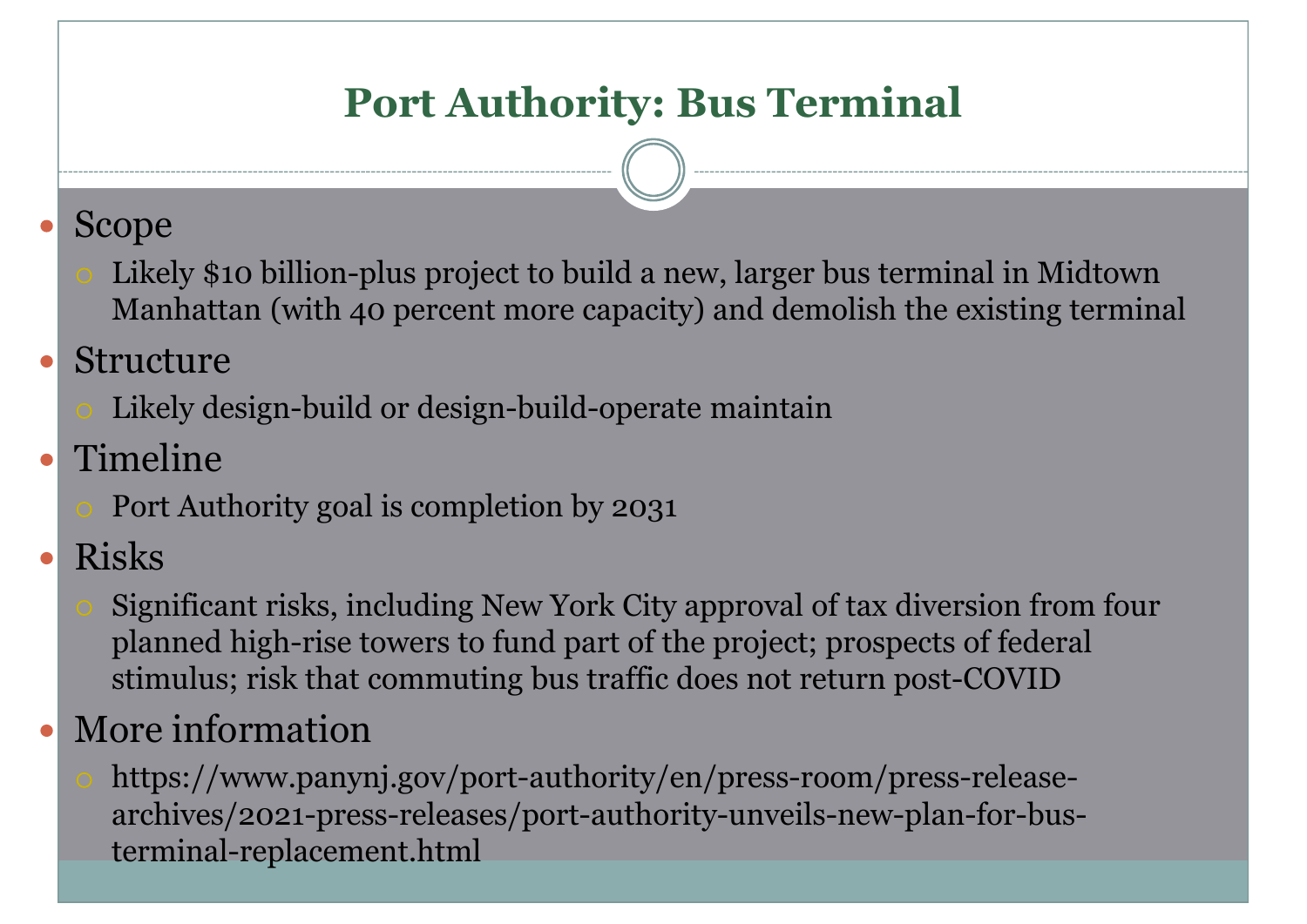## **Port Authority (and sister agencies): Gateway Tunnel**

## Scope

\$11.3 billion project to build a new tunnel under the Hudson River for use by Amtrak and New Jersey Transit trains

## Structure

- Likely design-build
- Timeline
	- Environmental study is complete, project awaiting federal funding
	- With federal funding, bids could go out as early as this year
- Risks
	- Failure to attain federal stimulus funding
- More information
	- http://www.gatewayprogram.org